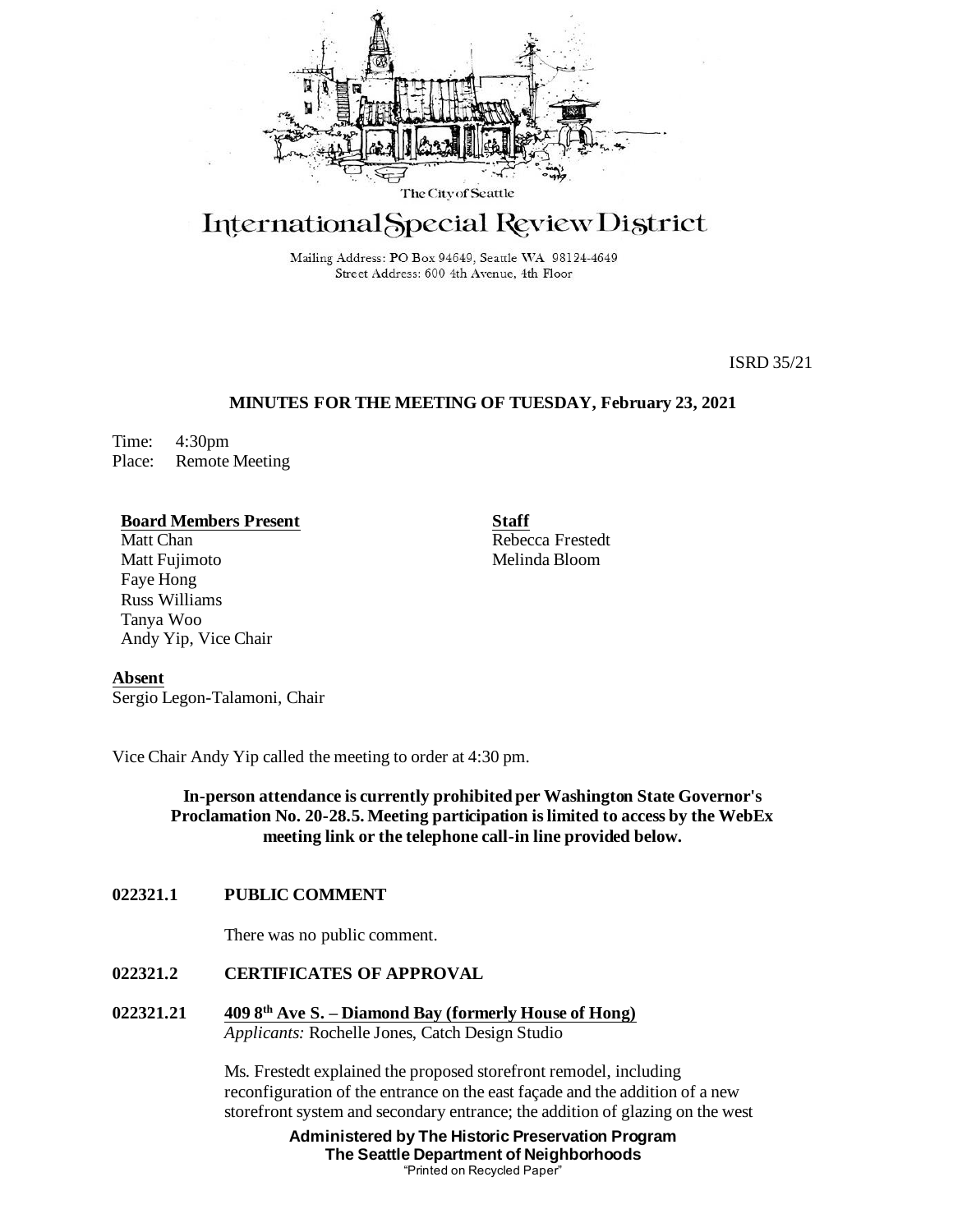façade, window treatments, and new materials and paint colors and proposed business signage for the north and east facades. She said the building was constructed in 1941. It is a non-contributing concrete and wood frame building located within the Asian Design Character District. The applicant shows a small 1' foot deep "canopy" under the wall signs. Staff considers this feature an architectural detail rather than a canopy intended for weather protection. Therefore, it is the staff opinion that the 5' depth requirement noted in the Guidelines for Awnings and Canopies is not applicable.

Applicant Comment:

Rochelle Jones, Catch Design, provided an overview of the existing space which has been used as a restaurant. She said the client will over a large kitchen space for dim sum. She said upgrades are needed and the focus will be on the interior but that there will be changes to exterior. She proposed installing a wood storefront façade of interlocking pine finished with a shellac coat. Casual dining space will be delineated by new storefront doors surrounded by grey. She said channel letter signage will be installed at the northeast corner for the highest impact for attention. She said that on the east façade the signage will convey entry options. She said signage is 15" h x 25' long; Chinese characters translate to "clay pot".

Ms. Jones explained that the exterior north façade geometric windows will be preserved but two windows will be covered by furred out walls that will be installed as part of code requirements for kitchen hoods. There is also a physical barrier on the interior created by a stairway.

Mr. Chan asked if the existing windows will just be covered.

Ms. Jones said yes and noted on drawing where new kitchen and two Type 1 hoods will go. She said the window work is reversible.

Ms. Woo appreciated that all signage is presented in the same way throughout the building. She asked if the goose neck lamps on the east side are new.

Ms. Frestedt responded they are existing.

Responding to a question, Ms. Jones said the previous sign was a light box, but the new signage will be channel letters with LED.

Ms. Frestedt commented on the proposed reduction of transparency on the north façade. She noted that the proposed window treatment is not commonly seen in the district. She noted the setback from the sidewalk and said if the building abutted Jackson, it would feel different. She considered the intent of SMC 23.66.336B – Transparency requirement. She noted that the work is reversible and given the location of the building and its siting, she did not consider the proposal in conflict.

Mr. Chan asked if there will be illumination in the windows.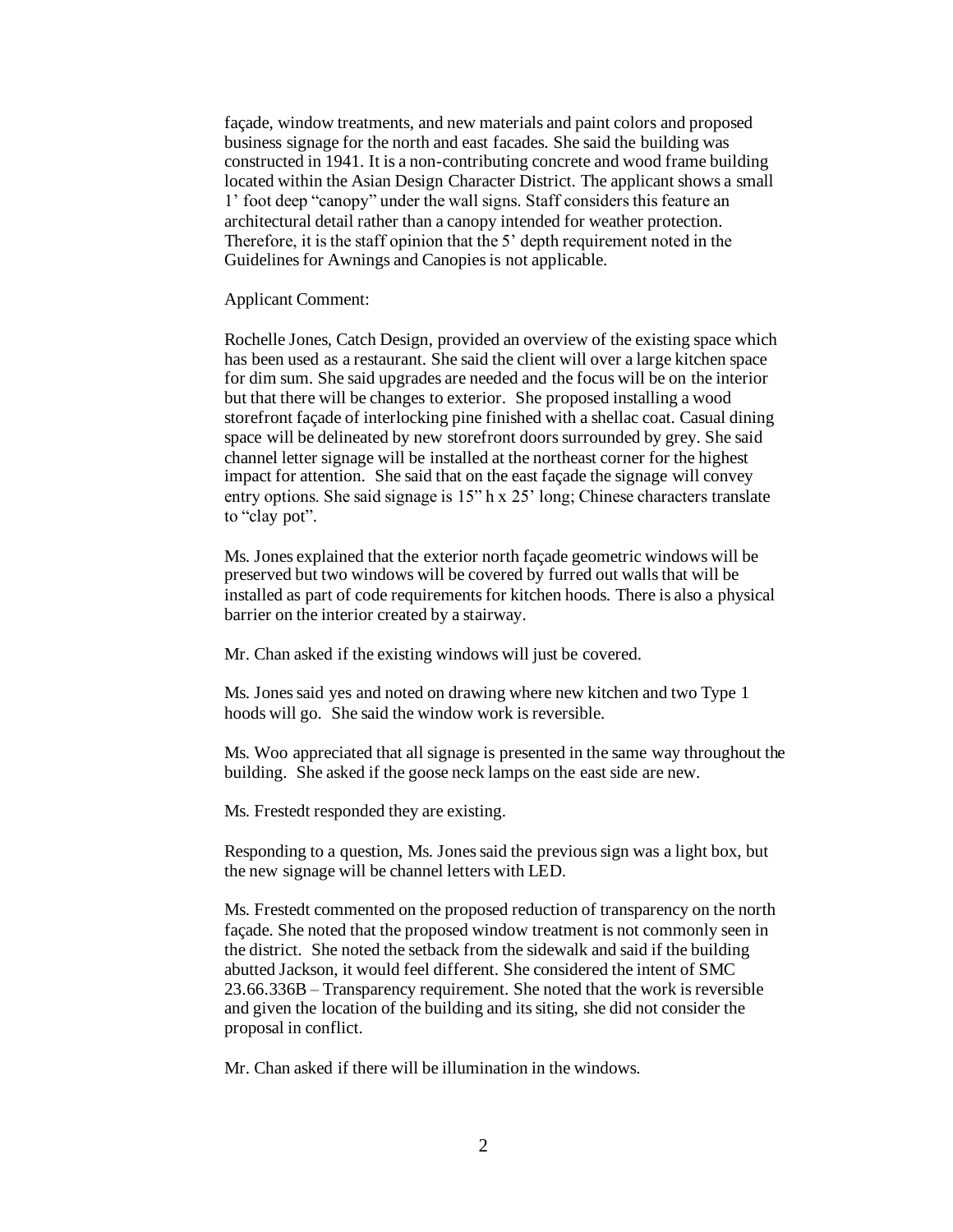Ms. Jones said the windows will be backlit with rope light, day and night. She said it will help add more lighting on the north side.

Mr. Yip said the proposed changes give a modern look, which is a departure, but given that it is a non-contributing building, and it is tastefully done, he said he would support it.

Ms. Woo said it is sad to see front facing windows gone. She said it will be modern looking, but it keeps the footprint and the feel. She said she supports the proposed changes.

Mr. Fujimoto said the windows are in front of hoods; it is important to comment that a case where it is not fronting the street directly and there is a parking lot in front. He said the owner tried to locate necessary equipment and other windows are being presented.

Mr. Williams asked if the hoods are being vented horizontally.

Mr. Jones said the dim sum kitchen needs hoods for the cooking equipment. She said exhaust is vertical to the roof.

Mr. Chan said the design provides activation at the northeast corner and draws attention to that corner. He said it is an anchor entry to the CID and activation there is good.

Mr. Williams agreed.

Mr. Hong noted his history with the building He said he was sad to see the changes to what he put in 36 years ago but that he was glad some features he put in would be retained. He said it is time for a refresh and he said he likes and supports what is proposed.

Ms. Frestedt asked Mr. Hong to clarify that he no longer has a financial stake in the building or business.

Mr. Hong said that is correct.

Ms. Woo said she appreciated the materials are natural looking. She asked what will line the new windows.

Mr. Jones said the new windows are commercial rated aluminum; the current windows are wood.

Ms. Frestedt said the wood treatment is real wood. She said the proposed tiles seem a reasonable material. She said it is a non-contributing building and treatments used here may not be appropriate in other buildings in the district.

Action: I move that the International Special Review District Board recommend approval of a Certificate of Approval for exterior alterations, paint colors and signage, as proposed*.*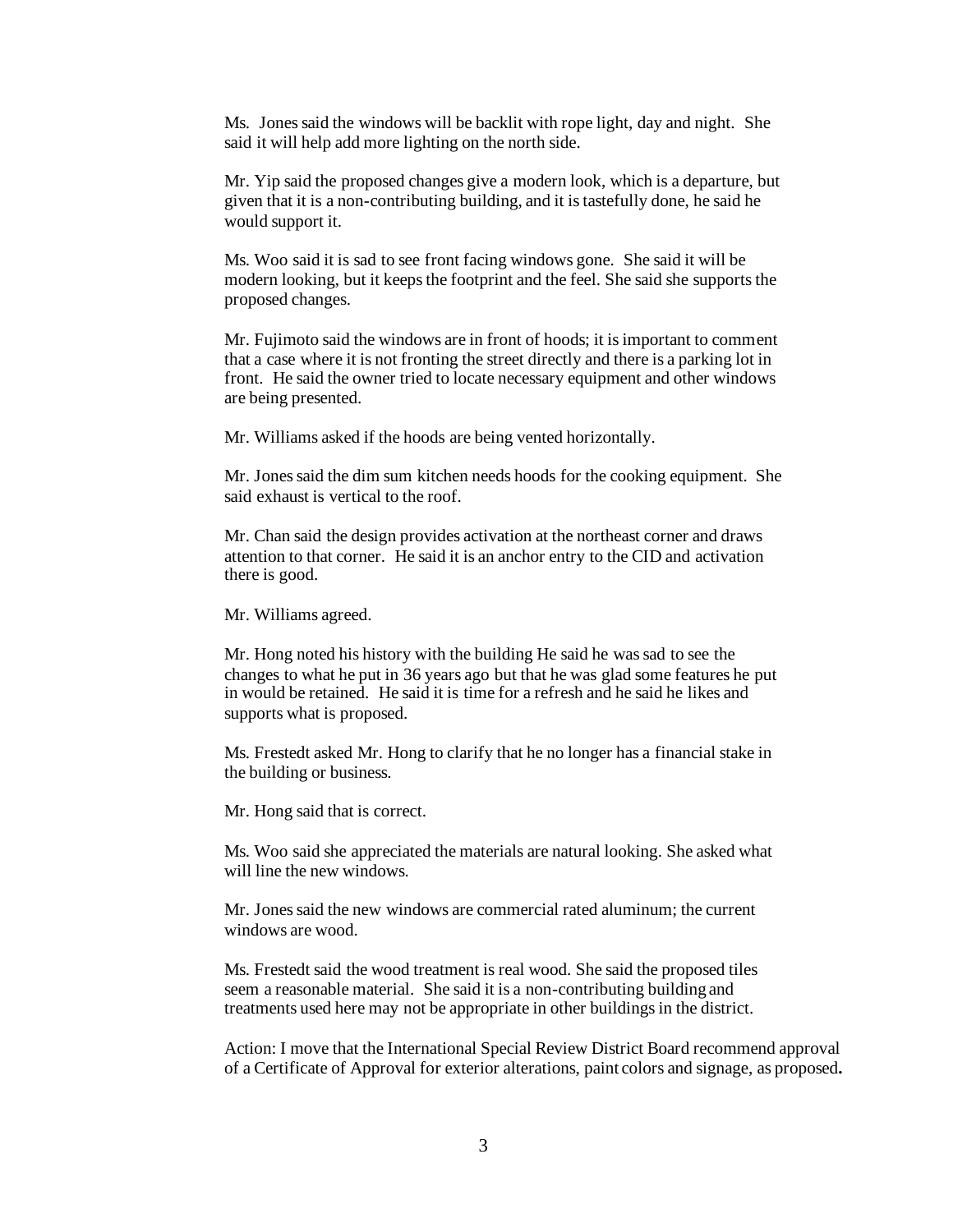The Board directs staff to prepare a written recommendation of approval based on consideration of the application submittal and Board discussion at the February 23, 2021 public meeting and forward this written recommendation to the Department of Neighborhoods Director.

# This action is based on the **following applicable sections of the International Special Review District Ordinance and District Design Guidelines:**

#### **SMC 23.66.336 – Exterior building finishes**

**A. General requirements B. Asian Design Character District SMC 23.66.338 – Signs**

**District Design Guidelines II. Storefront and Building Design Guidelines**

#### **Secretary of the Interior's Standards**

**#9.** New additions, exterior alterations, or related new construction shall not destroy historic materials that characterize the property. The new work shall be differentiated from the old and shall be compatible with the massing, size, scale, and architectural features to protect the historic integrity of the property and its environment.

**#10.** New additions and adjacent or related new construction shall be undertaken in such a manner that if removed in the future, the essential form and integrity of the historic property and its environment would be unimpaired.

MM/SC/MF/TW 6:0:0 Motion carried.

# **022321.22 416 7th Ave S. - Republic Hotel**

*Applicants:* Paul Wu, Wu Architecture

Mr. Frestedt explained the proposed work including masonry repair and cleaning; removal of brick chimney and duct work on the north façade; removal of piping downspouts and conduits; removal of the original cornice and reconstruction of the cornice (in fiberglass); canopy and balcony refurbishment; construction of a rooftop stairway penthouse, removal of skylights, and reconstruction of ground level façade along the alley. She said a Certificate of Approval for Use (from SRO to apartments) was issued in 2018. The Republic Hotel was constructed in 1920. It is a contributing building located within the Asian Design Character District.

Applicant Comment:

Paul Wu presented old photos of the building and explained the intent to resurrect the building and bring it back to its former glory. He said the features will be maintained in accordance with the Secretary of the Interior's Standards. He said the masonry building must be structurally reinforced to bring up to seismic code. He said they will install an interior framing system that will not be visible. He said because of the thickness of the wall, they won't have to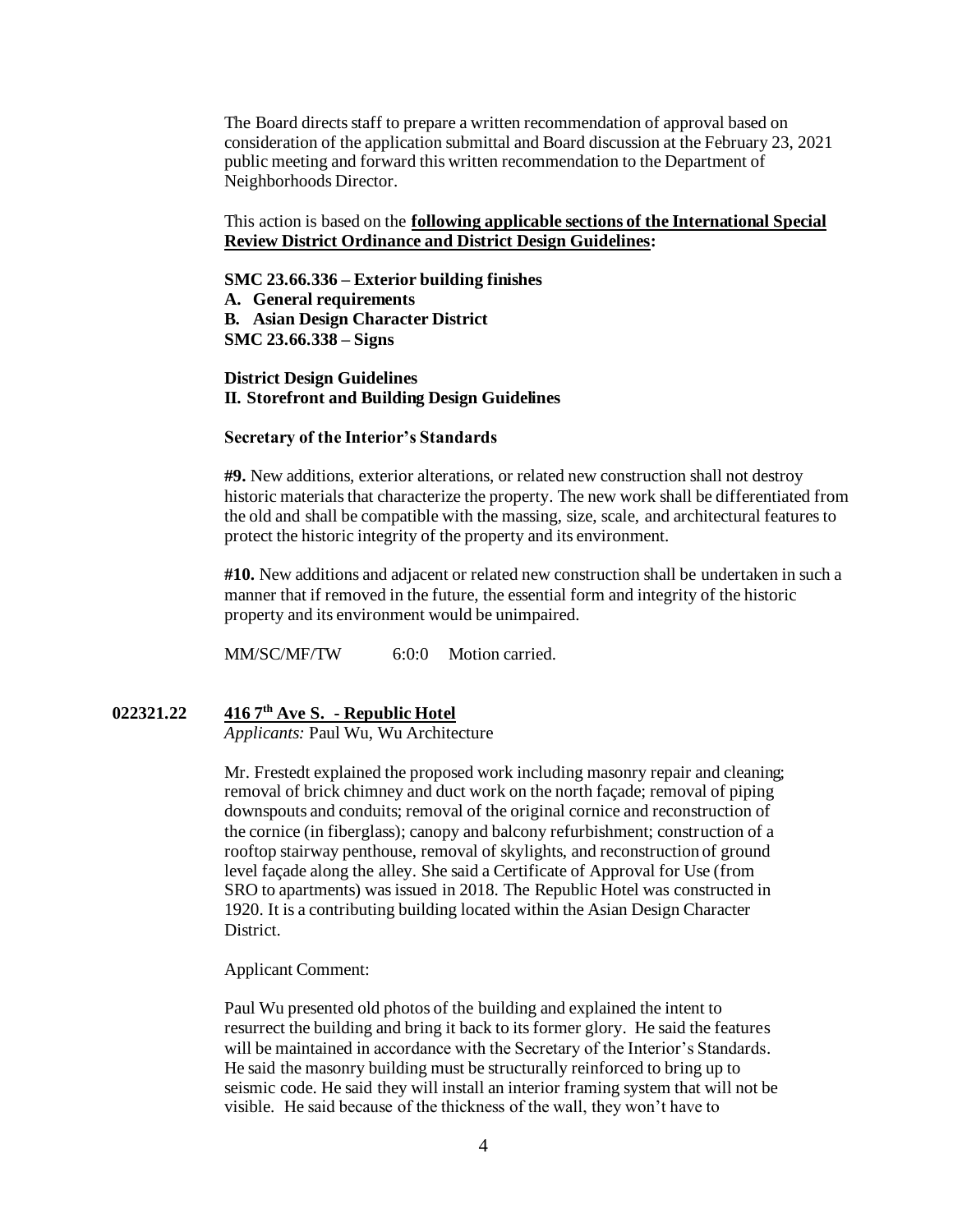penetrate. They will use epoxy anchors from the interior. He said they will remove the graffiti. He said the building now is an eyesore in the CID. He said sprinklers will be installed and more exits will be added. He said the alley has been vacated for 80 years so they can't use it as a means for egress. He said the iron and steel balconies system won't be used but will be restored for appearance only. He said the canopy frame was cited by the City as a safety hazard 20 years ago and the clay tiles were removed. The goal is to retain and refinish it. He proposed removal of cornice and replacement with fiberglass replica that will match original in shape and location, as had been done on the Milwaukee Hotel. He said they will retain a section as a sample, to recreate the same proportions. He said work is Phase I. Phase II will be submitted later and involve color samples, additional details, and window details and survey.

Mr. Wu said all existing storefronts will be retained; they will make repairs and keep as much as possible. He said four neon decal signs for restaurant will be restored under Phase II. He mentioned history of the building included connection to the African-American community and that there used to be a nightclub on the third story. He proposed removal of chimney and kitchen vent / shaft, removal of skylights, roof drainpipe. He said on the alley elevation they will remove all piping, re-do wall fronts as part of apartment units. He said they alley use is limited and will become an 8' courtyard. He said they will clean up the main entry to the apartments and restore two phoenixes with clouds neon features on 7th Ave S. He said a new penthouse will be constructed and will be mostly obscured by new 8-story building at the Four Seaslocation. He said railing at the stairway at 7th Avenue street level to below grade access. Rail will be prefab aluminum rail system. He said the roof cap will be replaced with heavy gauge metal. He said windows on the rear alley will be aluminum clad wood windows. He said the rest of the windows will be part of Phase II. He said cement-based siding will be used on penthouse that looks like wood lap siding. On alley elevation openings will be infilled with siding at the second level elevation.

# *Mr. Williams stepped away at 5:35 PM and returned at 5:41.*

Ms. Woo said she was excited for the work to be done. She asked about a ghost sign on the building if it will be preserved.

Mr. Wu said it won't be visible when the next-door site is developed. He said there is no plan to repaint it. He said they will remove graffiti. He said it is hard to maintain ghost signage. He said the penthouse is not visible from the street level and there is no access to the roof. He said air handling units will go there.

Ms. Woo asked if the metal roofing will be reflective and if it could impact freeway traffic.

Mr. Wu said no.

Mr. Chan appreciated the project and asked if the medallions would be reelectrified.

Mr. Wu said the medallions will be restored as true as possible to original design.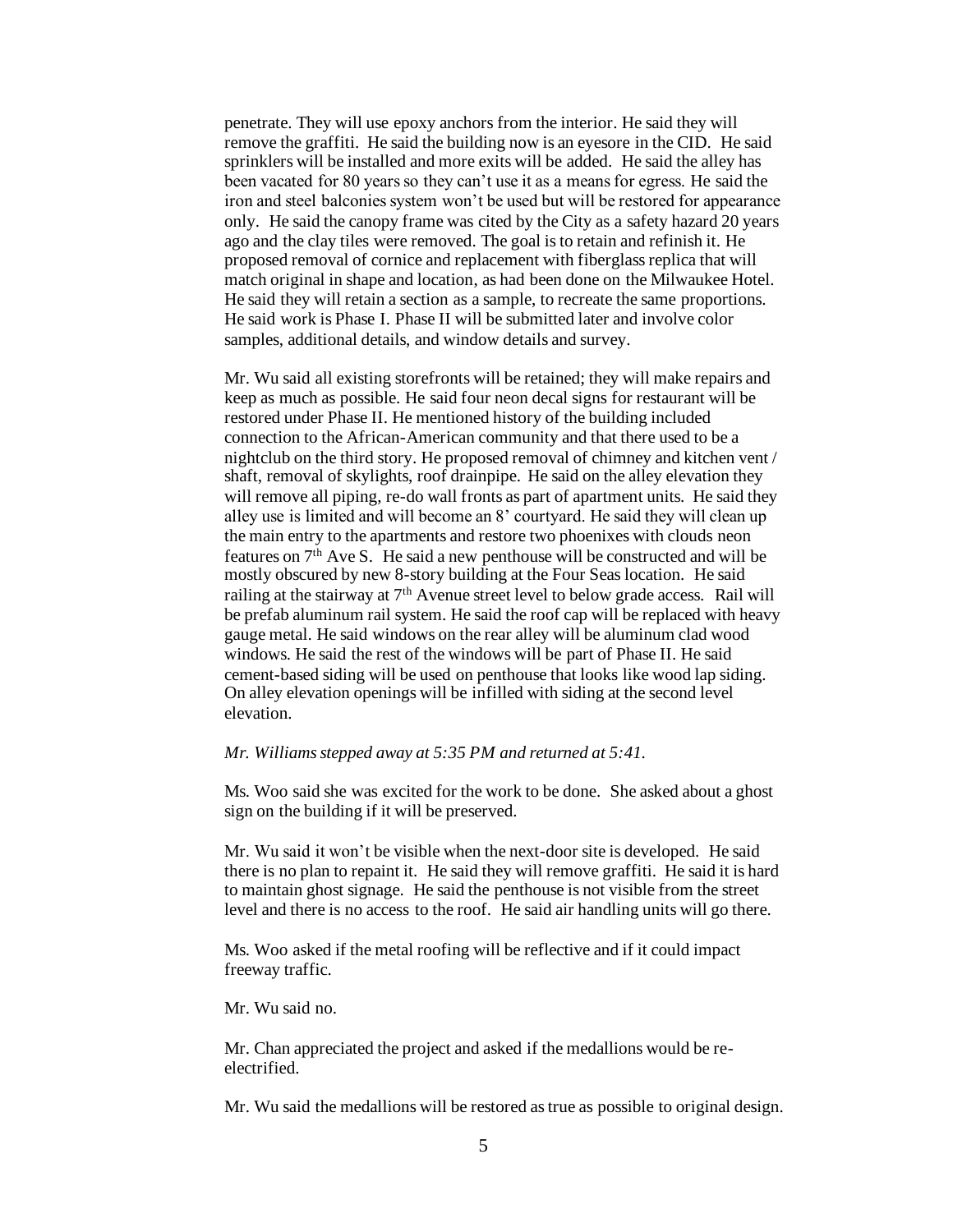Mr. Fujimoto asked if the canopy and tile would be restored.

Ms. Frestedt said the tiles came down in an earthquake and a correction notice was issued to removed them.

In response to a question about brick restoration upon removal of pipes, Mr. Wu said if anchors are in joints there will be no impact because the building will be re-tuck pointed. He said if anchors are in masonry holes will be patched and repaired.

Ms. Woo asked if they would maintain the gating at the storefront.

Mr. Wu said it will be removed.

Mr. Chan asked about removal of skylights.

Mr. Wu said they are part of the original building. He said the entire third floor was a restaurant and now is being made into apartment units. He said the skylights need to be removed to provide light and air to units.

Mr. Yip asked where double hung windows will be installed.

Mr. Wu said Phase I windows are on alley elevation which is a floor higher than the street. He said there will be six total windows this phase. Rest of the windows will be part of Phase II.

Ms. Woo asked why the façades are different colors.

Mr. Wu said that two different types of brick were used.

Mr. Williams appreciated the project and said it will bring a big improvement to the community. He asked about the proposed timeline and if there was a lightwell now.

Mr. Wu said there will be two phases because there are a lot of unknowns in the building. He said there is no lightwell. The building is shaped like an H on upper two levels; the third floor is the entire footprint. He said they are creating the light wells for apartment units and will create interior courtyard.

Mr. Williams asked if the north wall facing Jackson will be cleaned.

Mr. Wu said masonry will be restored on the entire building and then it will be sealed.

Mr. Williams said the building is in desperate need of help.

Mr. Wu said the masonry restoration alone is \$500,000.

Mr. Fujimoto disclosed he was a secretary of a benevolent society that used to occupy this building. He said he has no financial interest in the project.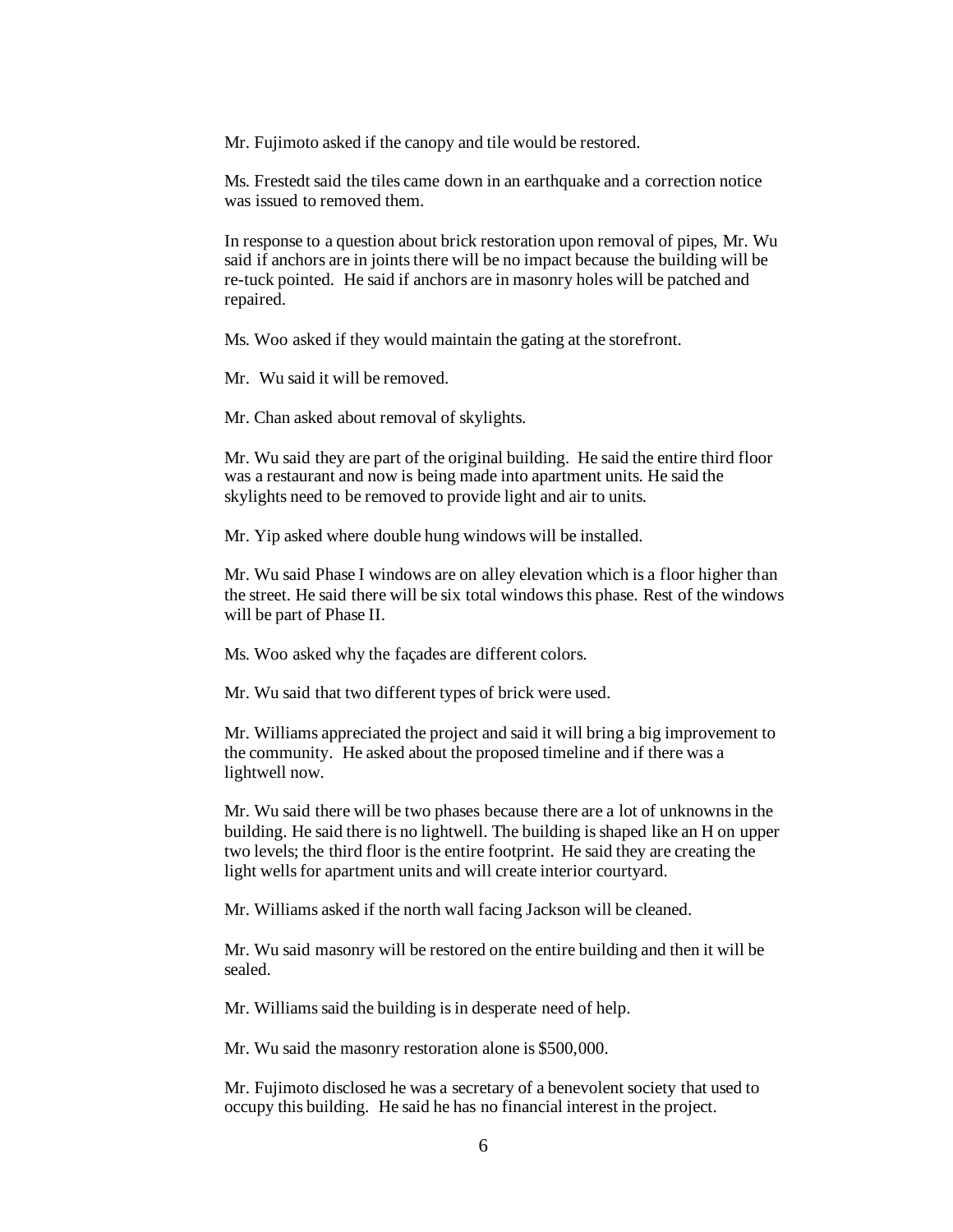Action: I move that the International Special Review District Board recommend approval of a Certificate of Approval for exterior alterations, as proposed*.*

The Board directs staff to prepare a written recommendation of approval, with conditions, based on consideration of the application submittal and Board discussion at the February 23, 2021 public meeting, and forward this written recommendation to the Department of Neighborhoods Director.

This action is based on the **following applicable sections of the International Special Review District Ordinance and District Design Guidelines:** 

**SMC 23.66.302 = International Special Review District goals and objectives SMC 23.66.304 – International District Mixed (IDM) Zone goals and objectives SMC 23.66.332 – Height and rooftop features SMC 23.66.336 – Exterior building finishes**

- **A. General requirements**
- **B. Asian Design Character District**

# **Secretary of the Interior's Standards**

**#2.** The historic character of a property shall be retained and preserved. The removal of historic materials or alteration of features and spaces that characterize a property shall be avoided.

**#5.** Distinctive features, finishes, and construction techniques or examples of craftsmanship that characterize a historic property shall be preserved.

**#6.** Deteriorated historic features shall be repaired rather than replaced. Where the severity of deterioration requires replacement of a distinctive feature, the new feature shall match the old in design, color, texture, and other visual qualities and, where possible, materials. Replacement of missing features shall be substantiated by documentary, physical, or pictorial evidence.

**#9.** New additions, exterior alterations, or related new construction shall not destroy historic materials that characterize the property. The new work shall be differentiated from the old and shall be compatible with the massing, size, scale, and architectural features to protect the historic integrity of the property and its environment.

**#10.** New additions and adjacent or related new construction shall be undertaken in such a manner that if removed in the future, the essential form and integrity of the historic property and its environment would be unimpaired.

## **Preservation Briefs**

#1 – Cleaning and Water repellant Treatments for Historic Masonry Buildings

#2 – Repointing Mortar Joints in Historic Masonry Buildings

#6 – Dangers of Abrasive Cleaning to Historic Buildings

#38 – Removing Graffiti from Historic Masonry

MM/SC/MF/MC 6:0:0 Motion carried.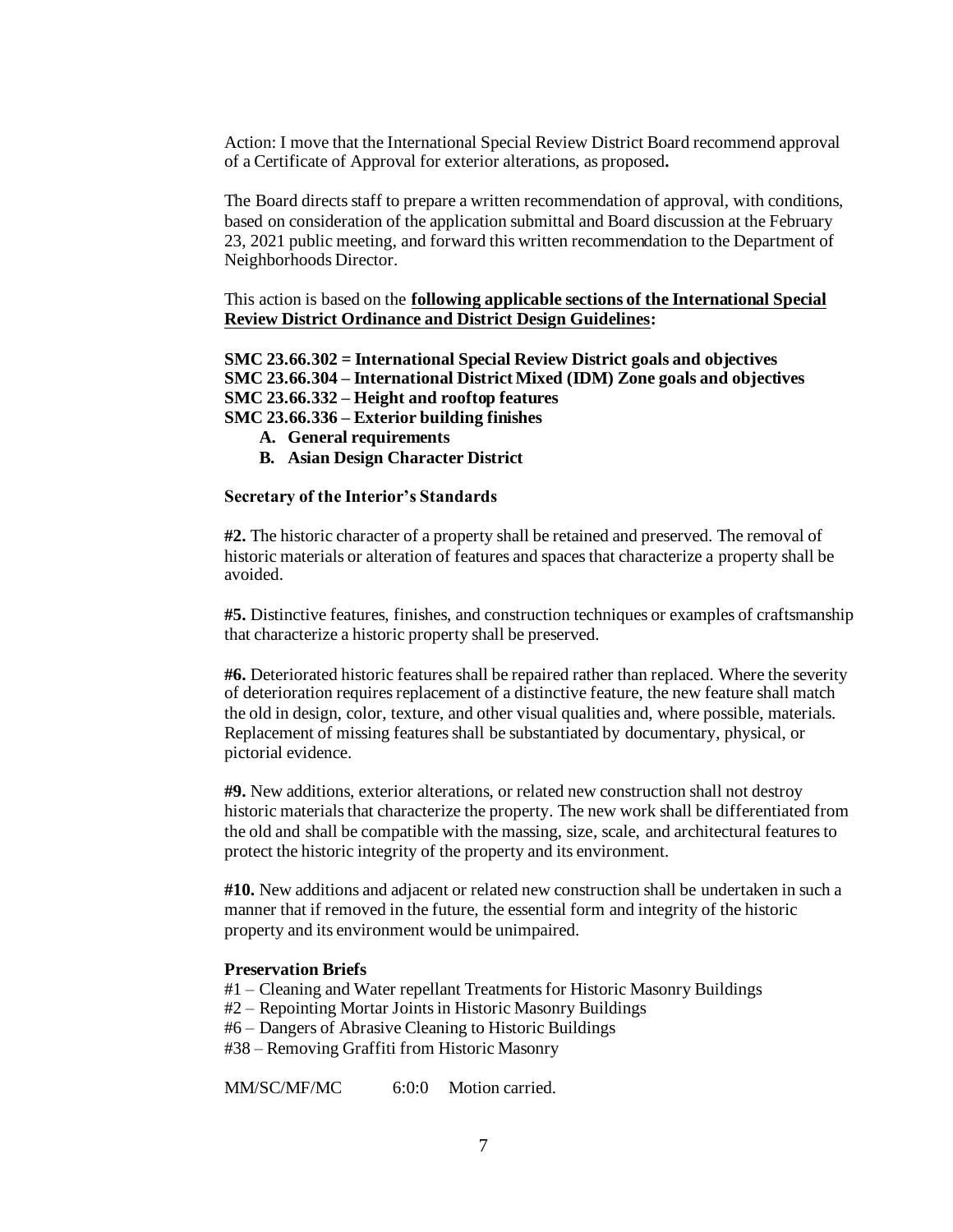Ms. Frestedt thanked Mr. Wu for working with the board; she said this will be a positive project for the District.

### **022321.3 PROJECT BRIEFING**

# 022321.31 **Sound Transit West Seattle and Ballard Link Extensions & CID Station overview & update**

*Presenters:* Alexis Lair, Leda Chahim, Stephen Mak and Sloan Dawson - Sound Transit Lizzie Moll and Magda Hogness - Seattle Department of Transportation

Briefing on Sound Transit's West Seattle and Ballard Link Extensions project, including a project overview and timeline, with a focus on the Chinatown-International District Stations alternatives.

Presentation documents in DON file.

Alexis Lair, Sound Transit explained the project to expand light rail service to Ballard and West Seattle. She went over the project timeline and noted they are in planning now and plan to be in construction from 2026 – 2036. She said the Draft EIS should be published in mid-2021 and the final EIS should be published in 2023. She noted financial challenges given the pandemic-driven recession and real estate pressures. She said they are realigning expansion plans and looking at what might need to change due to lower revenue. She provided renderings of alternative plans specific to the CID. She said Sound Transit and the City of Seattle are working together.

Lizzy Moll, SDOT, said Mayor Durkan and Councilmember Juarez sit on the Sound Transit board that will make the final decision. She went over the Guiding Principles and said Sound Transit is focusing on stations and alignment and the City is focused on the larger context including housing, businesses and open spaces. She said the City is establishing strong relationships with Sound Transit to identify issues early and craft solutions. She said together they are creating teams for permitting, planning, and public engagement; are working to support delivering light rail faster and within budget; and are collaborating with Sound Transit on a Racial Equity Toolkit to center issues of race. She noted guiding principles of equity, dependable transit, vibrant communities, and climate action. She said the CID is a segment in the larger line.

Stephen Mak, Sound Transit (ST), provided an overview of the CID segment and the four alignment alternatives:  $4<sup>th</sup>$  Avenue S. – deep and shallow options and  $5<sup>th</sup>$  Ave S. – deep and shallow options. He said there is no EIS preferred alternative here. He said alternatives include a deep station option and shallow station option. He said options that run along  $4<sup>th</sup>$ Avenue would require demolition and reconstruction of 4<sup>th</sup> Avenue.

Leda Chahim, ST, went over the environmental review process. She said alternatives are looked at in EIS review process in terms of scope, range of alternatives, potential impact, and mitigation. She said they are in the process of developing impacts and mitigation at this point. She said the EIS looks at the effects on transportation, natural environment and the built environment during construction and operation and went on to define in more detail. She said equity and inclusion have been looked at with environmental justice focus which describes demographics; evaluates if the project disproportionately minority and low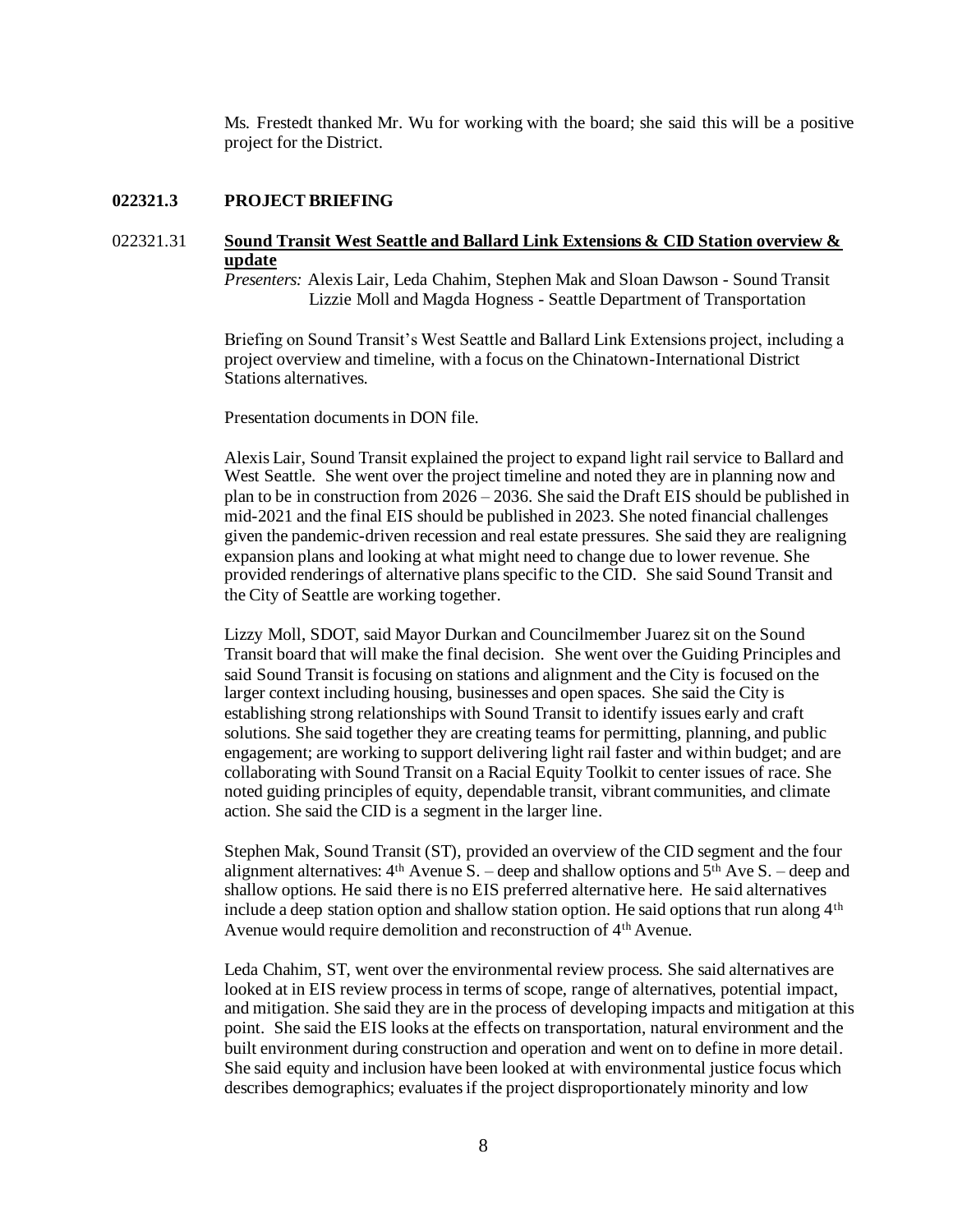income communities; considers potential project benefits such as improved access to opportunity; and documents what is heard from outreach efforts.

Sloan Dawson, ST, explained station planning and how the station will interface with urban realm around it and how to modify it and improve circulation. He said the stations will be mobility hubs where resources are aligned to improve services such as pedestrian, car, biker, ADA, pickup / drop off, and access to rail. He walked board members through the website wsblink.participate.online and said information has been translated into several languages and contains everything just presented. He explained what will be considered in the station plan including: where entrances are located, circulation patterns, and development around the station. The said CID station include deep and shallow alternatives placing station centered under 4th Avenue or under 5th Avenue. He noted location of tunnel entry south of the district and the approximate locations of proposed station locations.

Mr. Williams noted a presentation by the City on pedestrian improvements and asked if work is being coordinated amongst all parties.

Ms. Moll said they are looking at past planning efforts to make sure everything is integrated there as well.

Mr. Chan asked the difference between the deep versus shallow station alternatives.

Mr. Mak said the depth of the shallow station is 100' deep and the deep station, 200'. He said they don't currently have a preferred alternative.

Mr. Dawson said once they are past a certain threshold of depth, the only access is via elevator.

Ms. Frestedt noted the Beacon Hill station as a reference to a deep station.

Mr. Mak said yes, it is a good example and noted the only access is via elevator.

Mr. Yip asked if the station on  $5<sup>th</sup>$  is shallow.

Mr. Mak said yes, similar to the UW station.

Mr. Fujimoto asked when the next community briefing will be and what content will be presented.

Ms. Chahim said they are doing an overview of options and alternatives and when they get closer, they will let people know how and when they can comment. She said when the draft EIS is published they will share information about that comment period. She said they will walk through key findings, station concepts. She said the draft will be a full analysis of all the topics that will be pulled out to understand impacts to those elements. She said the ISRD Board may be asked to identify comments and preferences to inform the Sound Transit board.

Mr. Fujimoto asked if the EIS process is concurrent with technical advisement going on.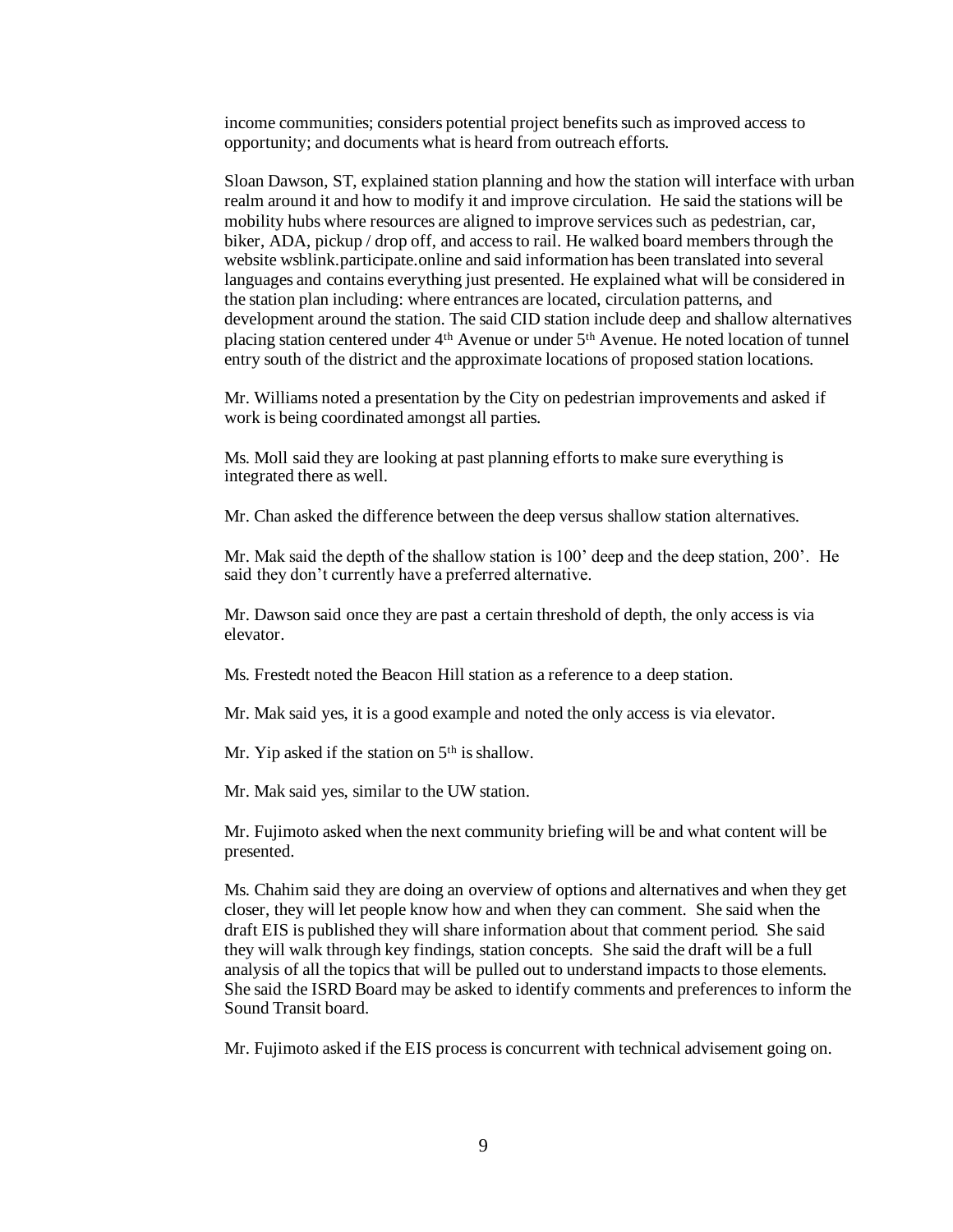Ms. Chahim said the focus during the comment period is the respond to all comments, give tools to allow people to comment. She said they will have analysis and station planning information.

Mr. Fujimoto asked how input from groups like the Seattle Design Commission is being taken into account.

Ms. Chahim said it will likely be later in the process. She said to maximize and improve access is important for people. She said they will engage with community and planning partners. She said the next phase will be how to engage to allow input in the planning process.

Mr. Dawson said there are some unique considerations in the CID on a larger scale that they need to consider. He said this is a major hub off a major transit system, plus historic districts on either side. He said it is a special burden to think about. He noted COVID impacts on community capacity. He said the next phase of review they will engage in these topics more vigorously.

Mr. Frestedt said Historic Preservation staff is part of interagency conversations and raises considerations shared by the ISRD Board.

Ms. Moll said she appreciated the great and helpful work Ms. Frestedt has done. She said the community is not one voice, it is a continual planning process.

Mr. Chan said a main concern for the community is safety not just for users but for the residents in the community. He said right now there is a lot of activity that is not good and much of it happens around the transit station.

Mr. Fujimoto said to be aware of the confluence of different forces at this important station.

Ms. Frestedt noted that former board member, Tiernan Martin was in attendance. She asked the Board chair if he could be recognized and comment.

Board members were supportive.

Tiernan Martin asked how the station variation mid-block between 5th and 6th Avenue come to be. He asked if it is possible to do deep and shallow versions as the impacts are different from 5th Avenue version.

Mr. Mak said the variations are in response to work direction for staff to study a way to better balance impacts and benefits with long term operation. He said the shallow 5<sup>th</sup> Avenue station alternative would have more impacts to traffic. Moving it could help.

Ms. Chahim said they will have more information when they publish the Draft EIS to understand if tradeoffs is an option.

Ms. Woo asked for more information on impacts to properties and businesses along 5th Ave S. and what they think of the options. She asked about community outreach efforts to those stakeholders and said she wants more information.